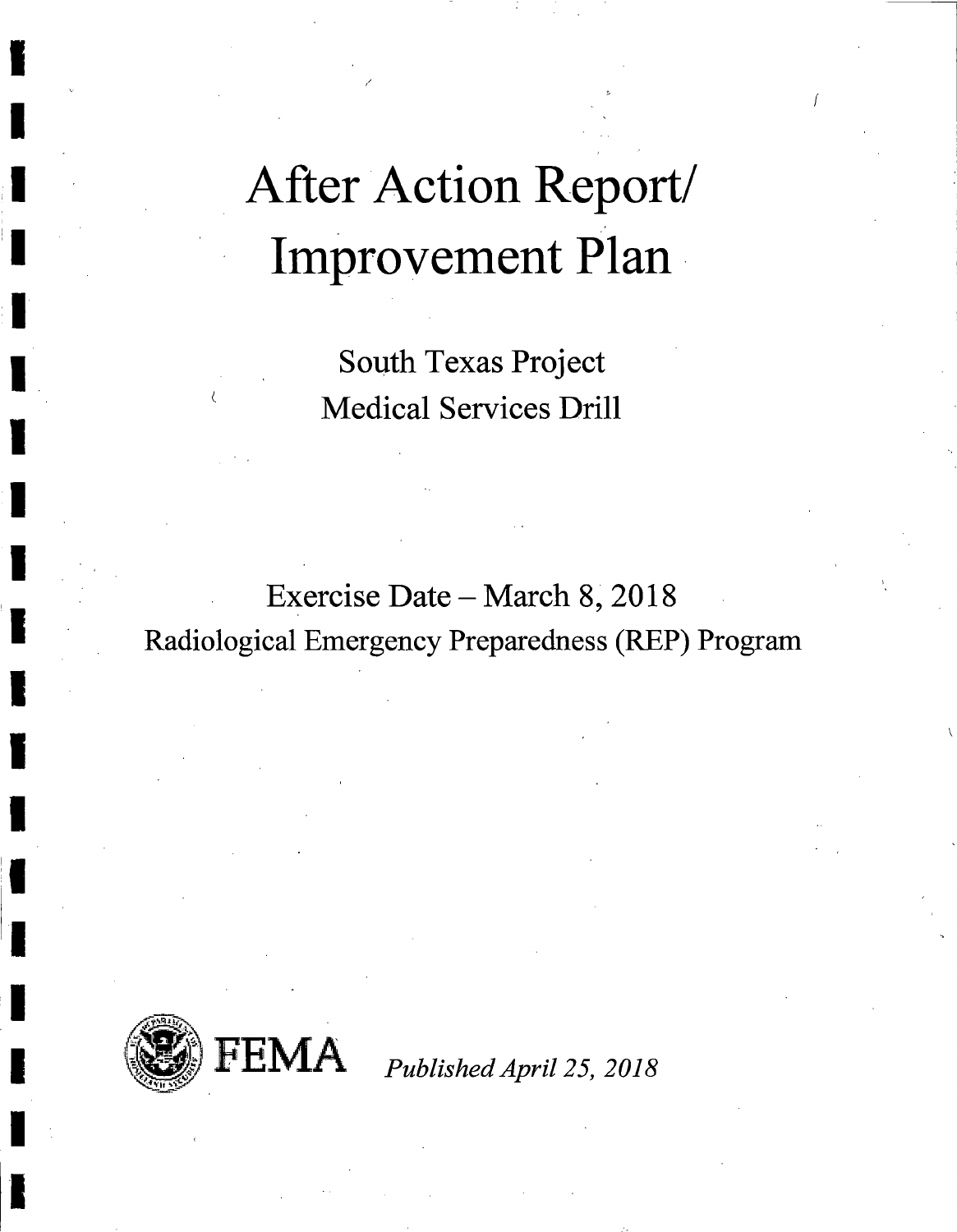## After Action Report/Improvement Plan

 $\bar{1}$ 

 $\bar{\bar{\xi}}$ 

 $\cdot$ 

 $\overline{2}$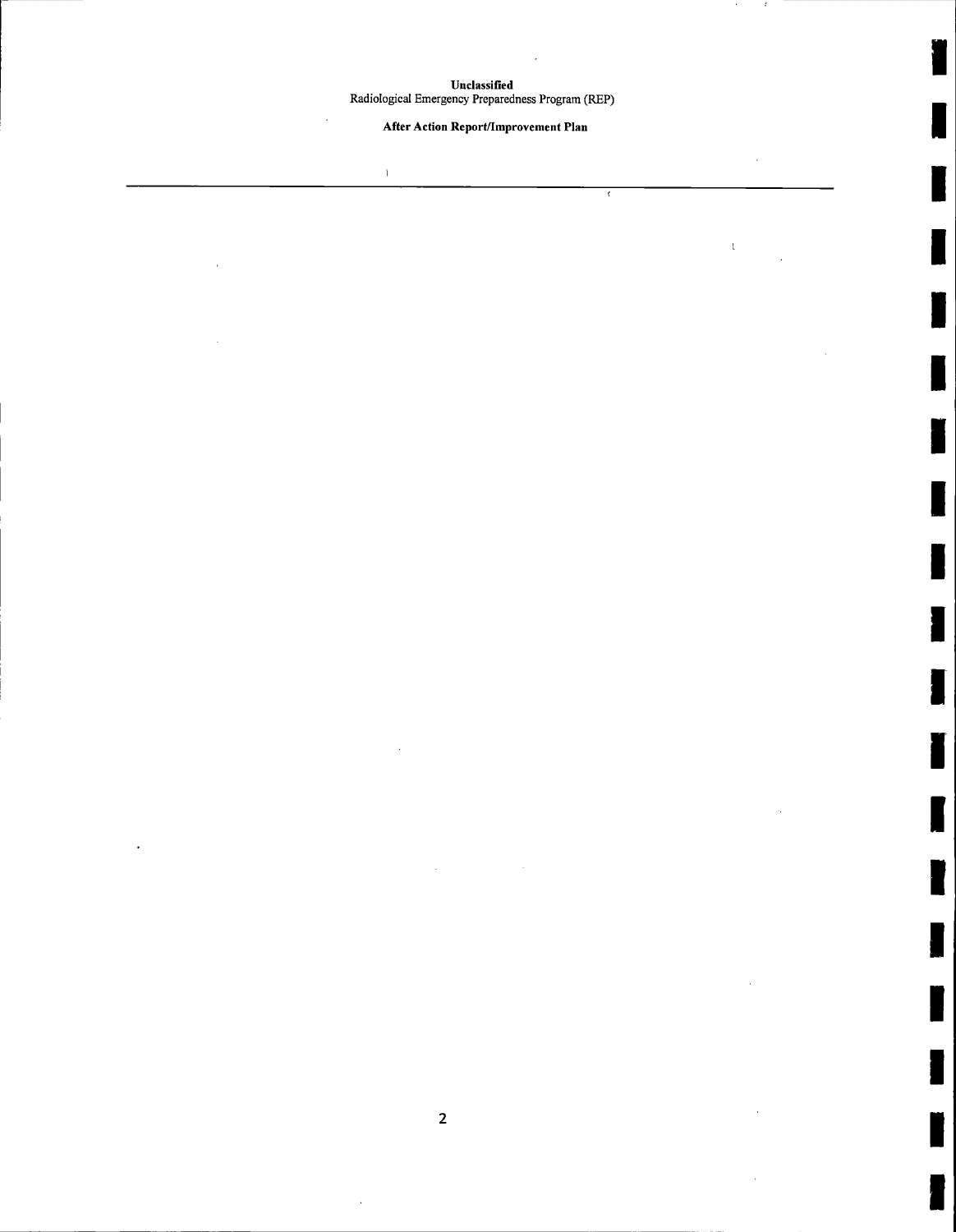After Action Report/Improvement Plan

# After Action Report/Improvement Plan

## Published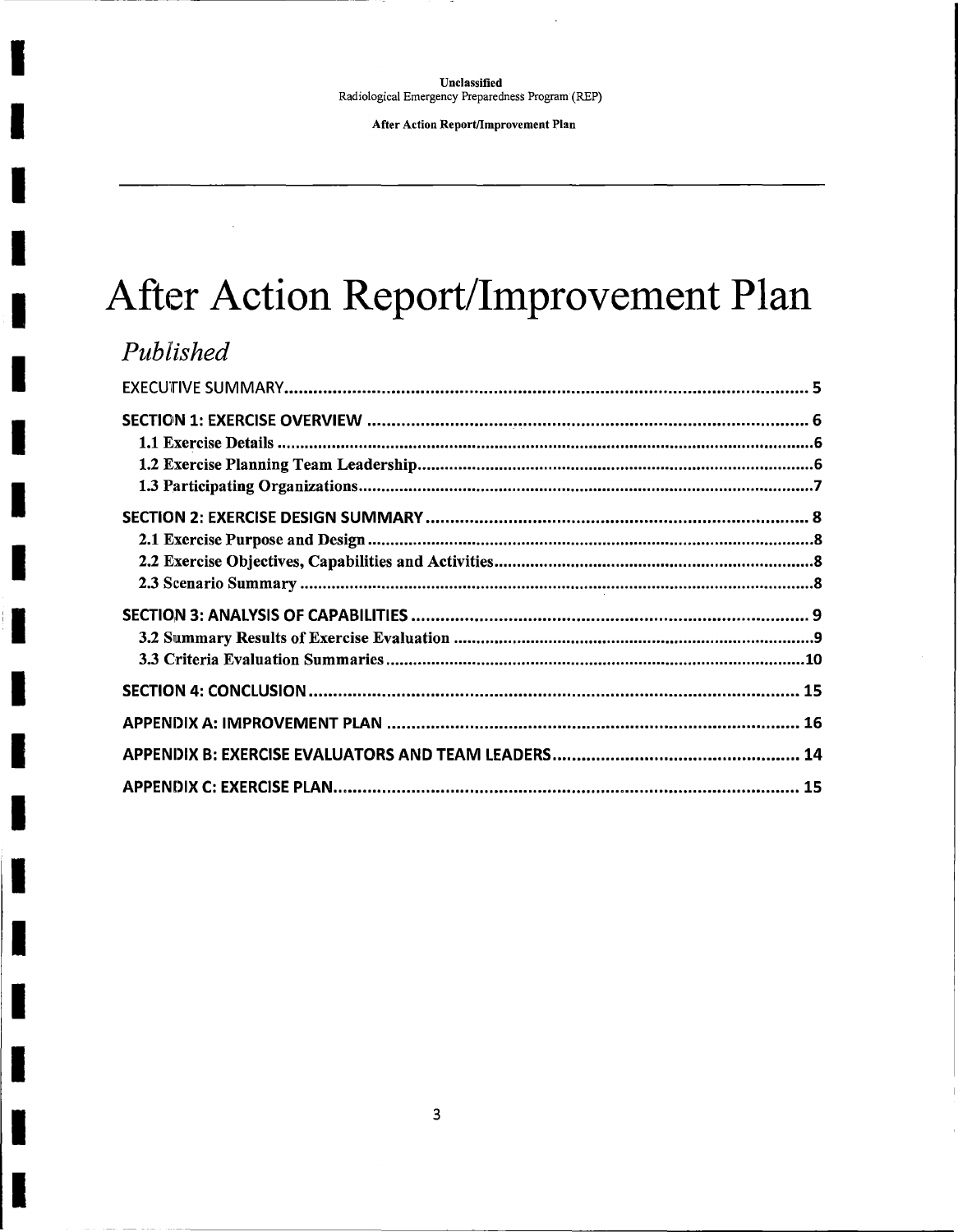After Action Report/Improvement Plan

This page is intentionally blank.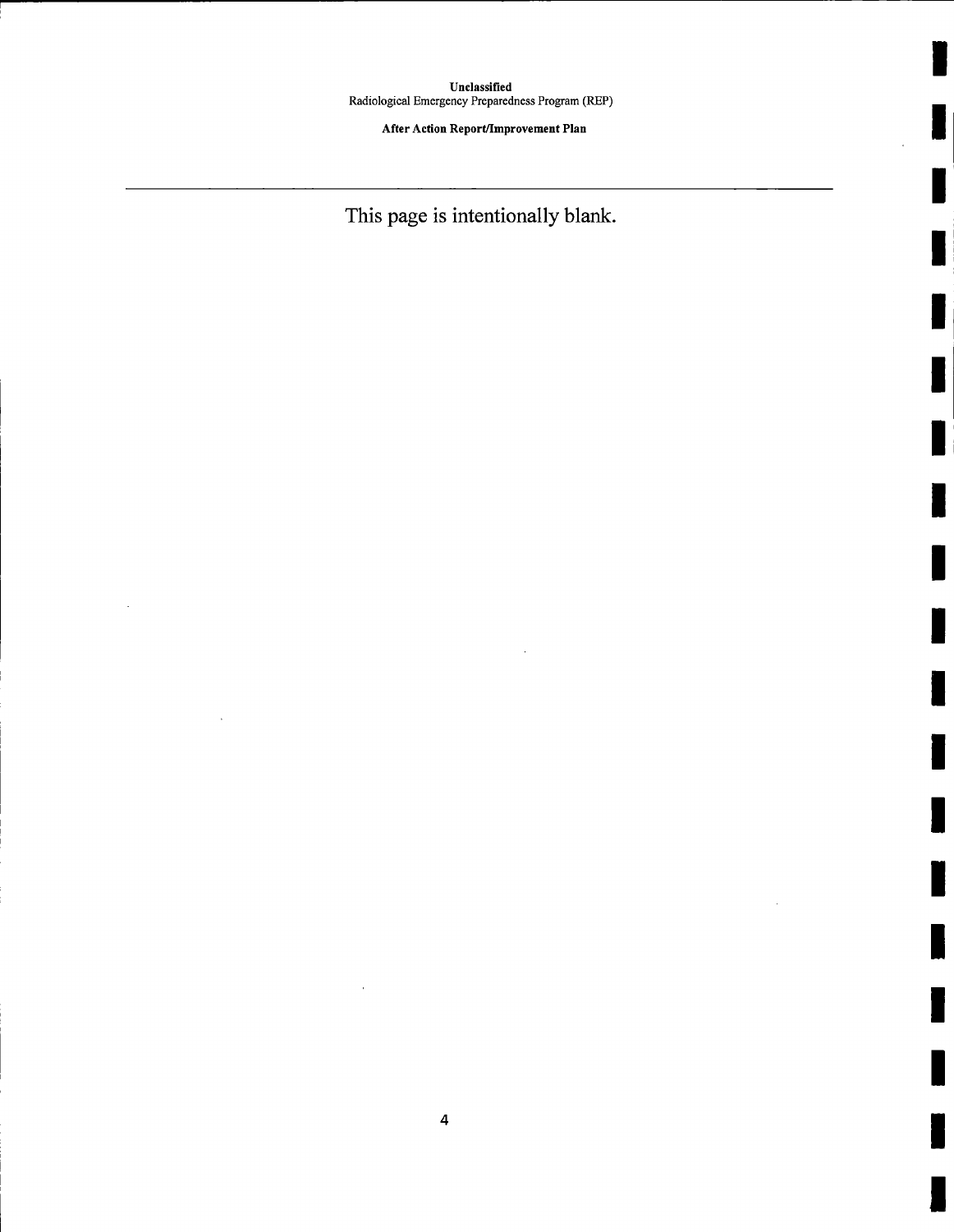**After Action Report/Improvement Plan** 

## **EXECUTIVE SUMMARY**

I

I

I

I

I

I

I

I

I

**,I** 

I

I

I

On March 8, 2018, an out-of-sequence medical drill was conducted for the South Texas Project (STP) located near Wadsworth, Matagorda County, Texas. Personnel from the U.S. Department of Homeland Security/Federal Emergency Management Agency (DHS/FEMA),

Region VI, evaluated the drills. The purpose was to assess the level of preparedness of state and local responders to react to a simulated radiological emergency at STP.

Personnel from the Matagorda County Emergency Medical Services and Matagorda County Medical Center participated in the drill. Evaluation Areas demonstrated included: Emergency Operations Management, Protective Action Implementation, and Support Operations/Facilities.

Cooperation and teamwork of all the participants was evident during this drill, and DHS/FEMA wishes to acknowledge these efforts.

This report contains the final written evaluation of this out-of-sequence drill. The participants demonstrated knowledge of their emergency response plans and procedures and adequately implemented them. There were no Level 1, one Level 2 ( corrected on the spot), and no Plan Issues identified as a result of this drill.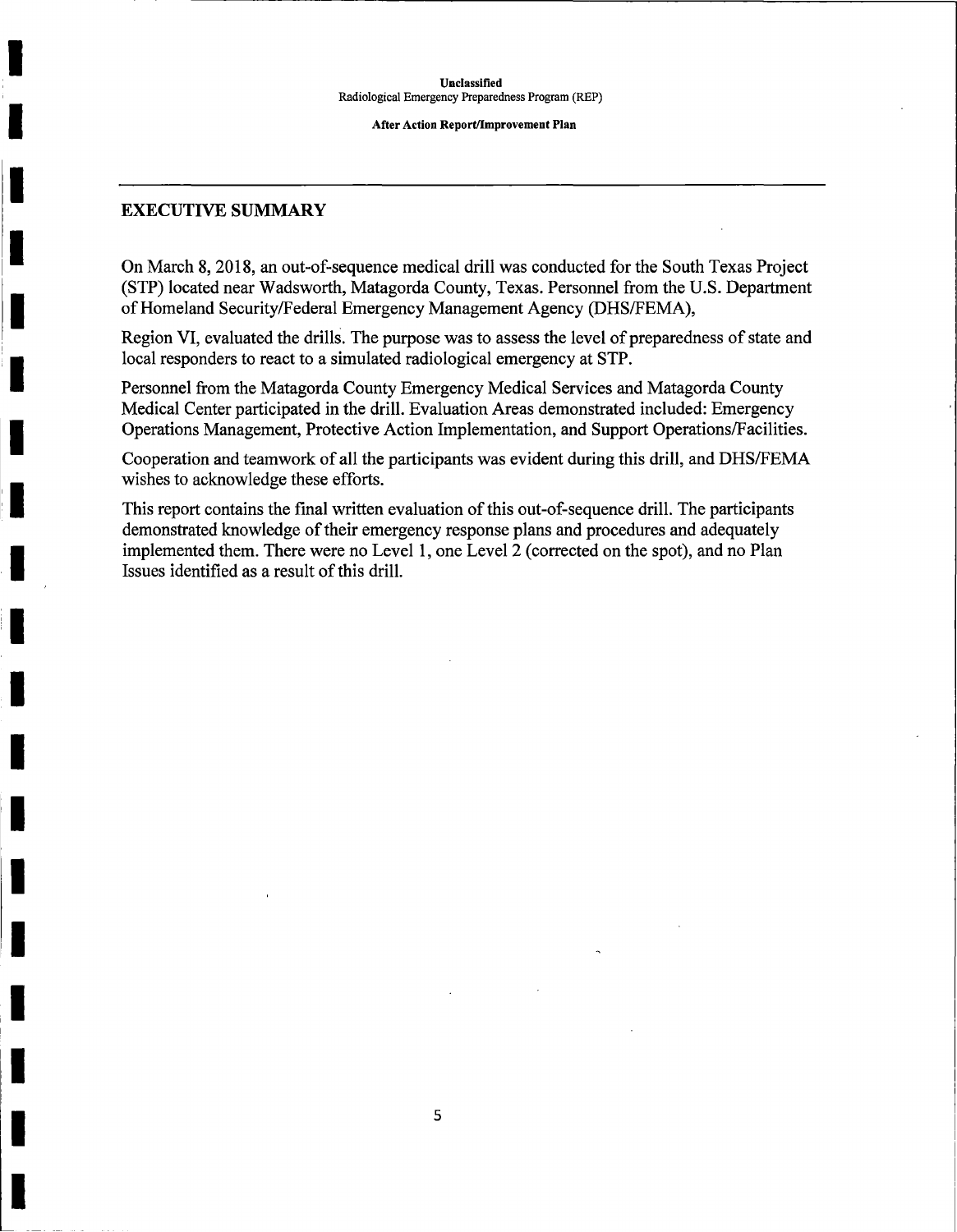I

I

I

I

I

Ii

**1:** I

I

I

I

I

I

I

I

I

I

I

I

**After Action Report/Improvement Plan** 

## SECTION **1:** EXERCISE OVERVIEW

## **1.1 Exercise Details Exercise Name**

Drill 2018-03-8

**Type of Exercise**  Drill

**Exercise Date**  March 8, 2018

#### **Program**

Department of Homeland Security/FEMA Radiological Emergency Preparedness Program

**Scenario Type**  Not Applicable

## **1.2 Exercise Planning Team Leadership**

Nan Williams RAC Chair FEMARVI 800 N Loop 288 Denton, TX, 76209 (940) 898-5398 Nan.calhoun@fema.dhs.gov

Brad DeKorte Technological Hazards Specialist FEMA Region VI 800 N Loop 288 Denton, TX, 76209 (940) 383-7304 brad.dekorte@fema.dhs.gov

6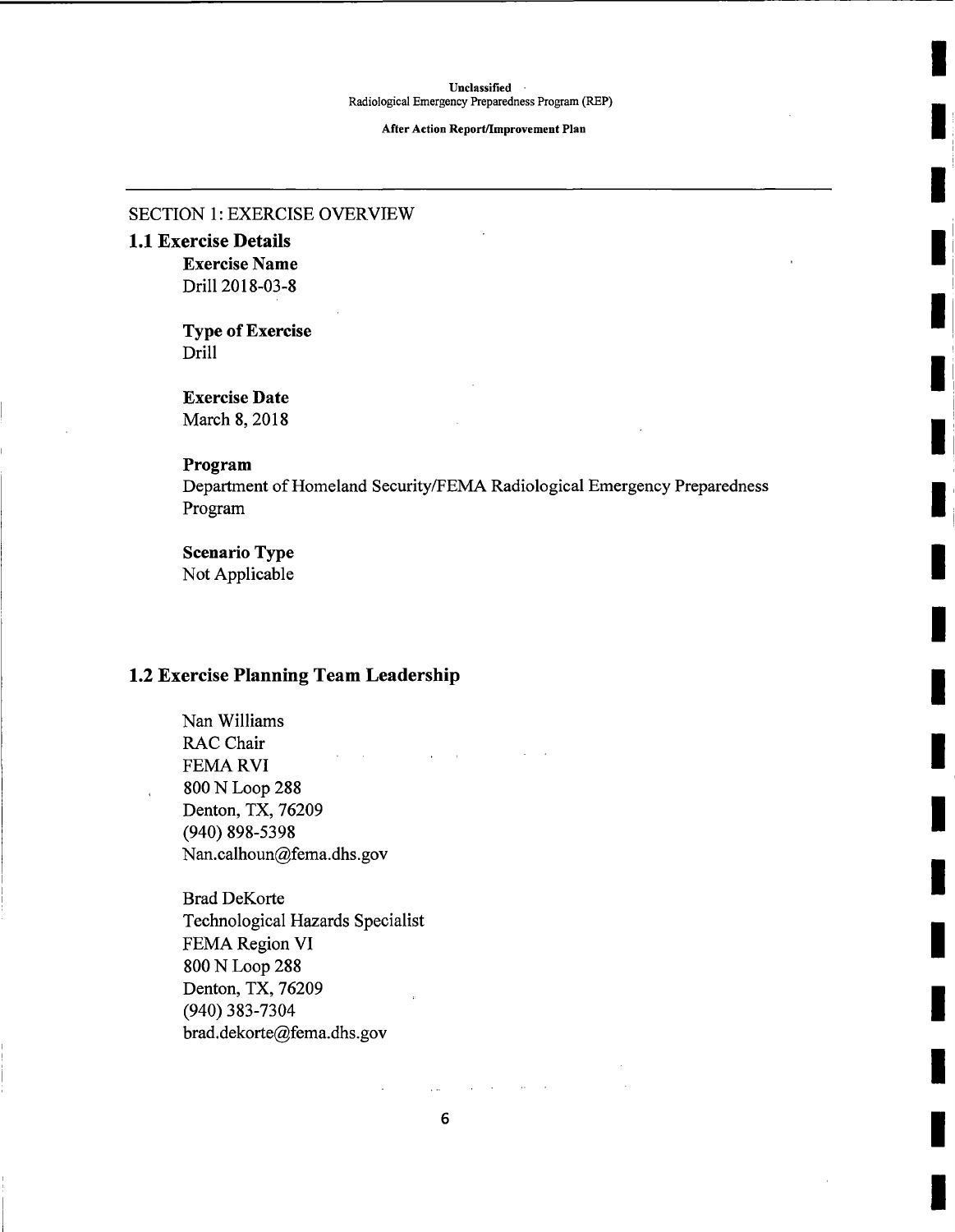**After Action Report/Improvement Plan** 

 $\overline{a}$ 

Rae Walker Emergency Planner Texas Department of State Health Services P.O. Box 149347 Austin, TX, 78714 (512) 834-6770 rae.walker@dshs.state. tx. us

Vivian Wagnon Emergency Planner South Texas Project P.O. Box289 Wadsworth, TX, 77483 (361) 972-8948 vtwagnon@stpegs.com

I

I

I

I

I

I

I

I

I

I

I

I

I

I

I

I

I

I

**,I** 

## **1.3 Participating Organizations**

Agencies and organizations of the following jurisdictions participated in the exercise:

## **State Jurisdictions**

**Risk Jurisdictions**  Matagorda County

#### **Support Jurisdictions**

## **Private Organizations**

Palacios Community Medical Center Matagorda County Emergency Medical Services

## **Federal Organizations**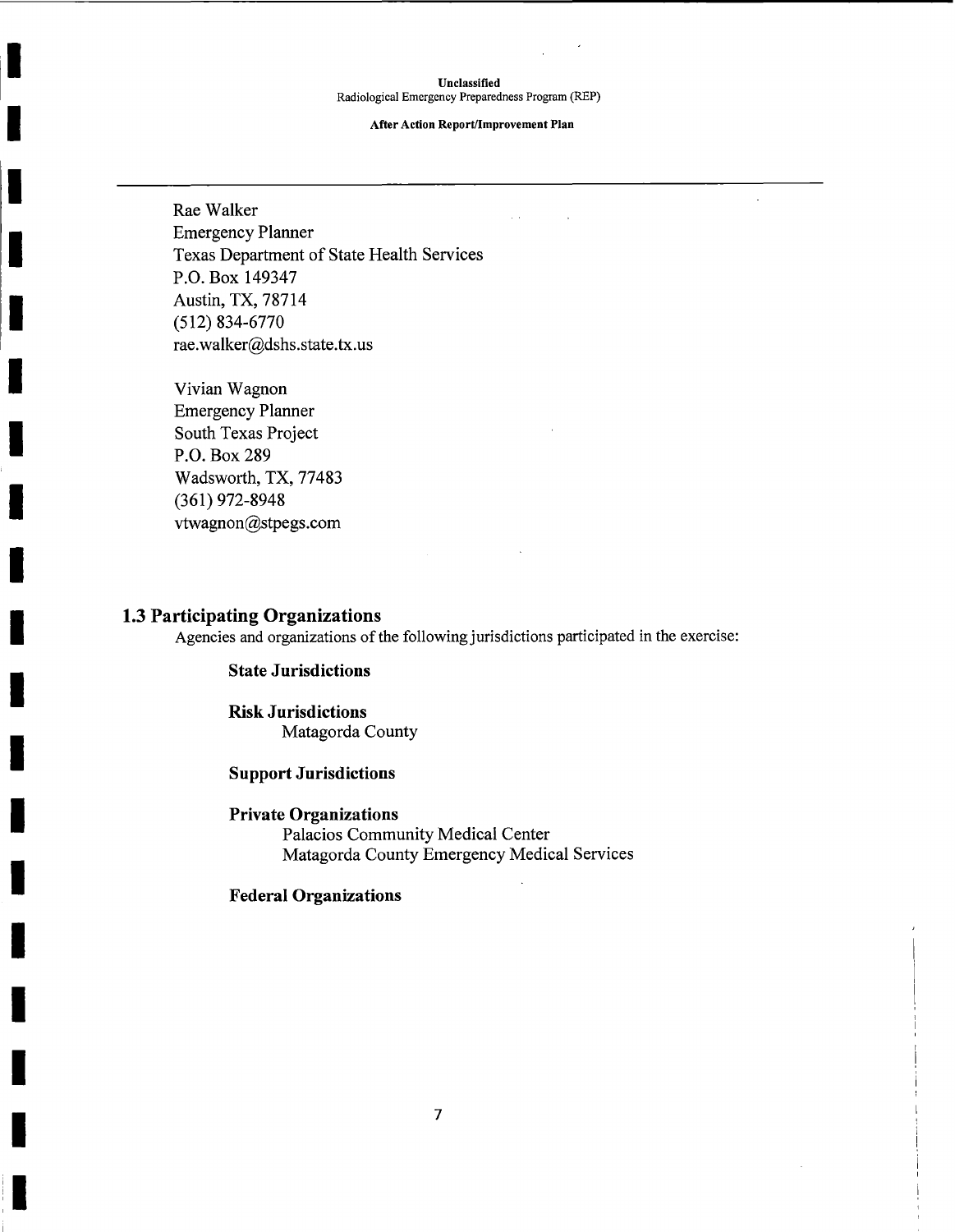I

I

I

I

I

I

I

I

I

I

I

I

I

I

I

I

I

I

I

**After Action Report/Improvement Plan** 

## SECTION 2: EXERCISE DESIGN SUMMARY

## **2.1 Exercise Purpose and Design**

The DHS/FEMA Region VI Office evaluated the medical services drill on March 8, 2018 to assess the capabilities of local emergency preparedness organizations in implementing their Radiological Emergency Response Plans and procedures to protect the public health and safety during a radiological emergency involving the South Texas Project (STP). The purpose of this report is to present the results and findings on the performance of the offsite response organizations during a simulated radiological emergency.

## **2.2 Exercise Objectives, Capabilities and Activities**

Exercise objectives and identified Capabilities/REP Criteria selected to be exercised are discussed in the Exercise Plan (EXPLAN) Appendix.

## **2.3 Scenario Summary**

The medical drill scenario was developed to evaluate the response of a contaminated injured patient requiring the transportation, treatment and decontamination of a radiological contaminated injured individual. The drill scenario provided for the evaluation of the Matagorda County Emergency Medical Services, Palacios Community Medical Center staff, Matagorda County Emergency Management, and Texas Department of State Health Services.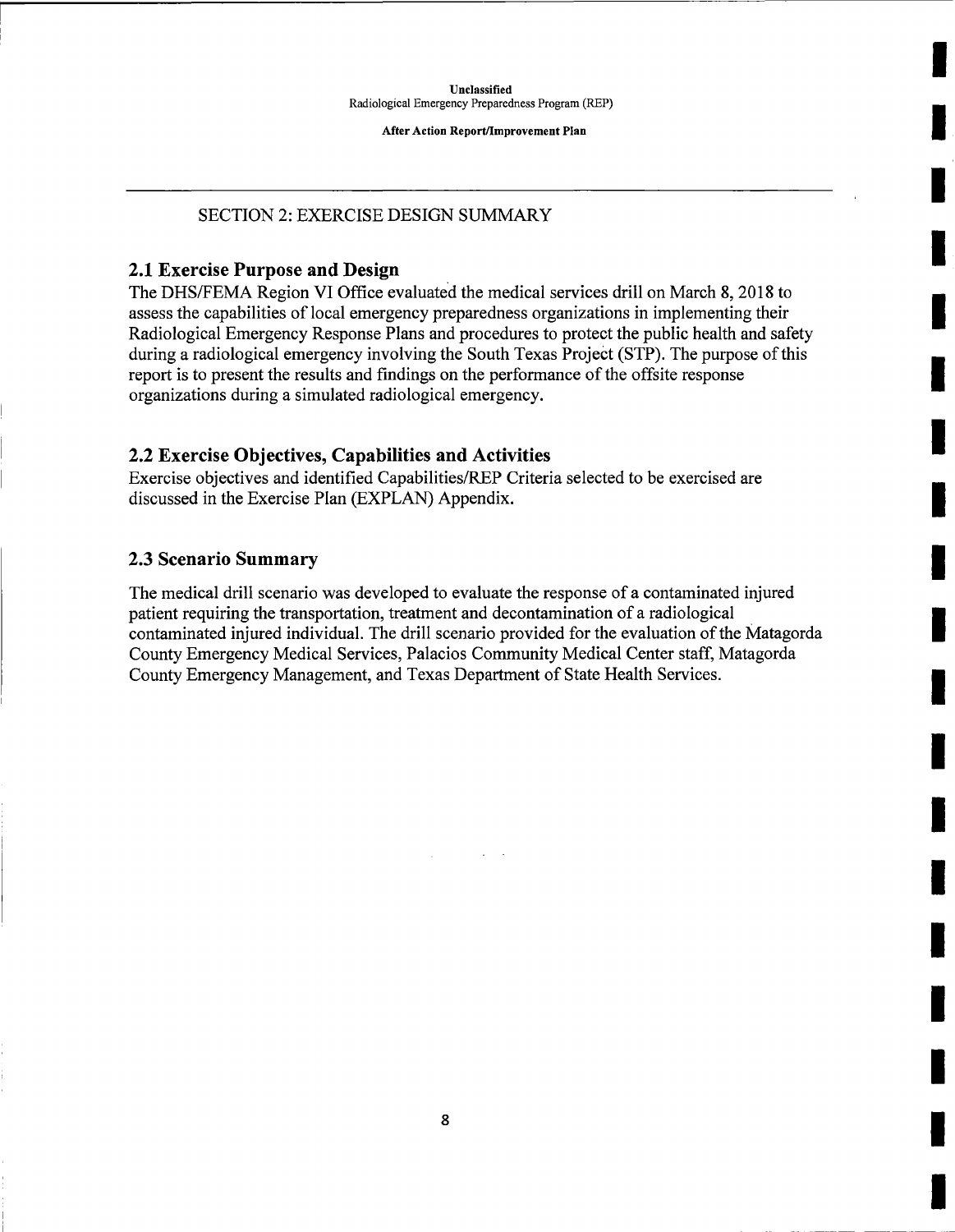**After Action Report/Improvement Plan** 

## SECTION 3: ANALYSIS OF CAPABILITIES

## **3.1 Exercise Evaluation and Results**

I

I

I

I

I

I

I

**!I**  I

I

I

I

I

I

I

I

I

I

Contained in this section are the results and findings of the evaluation of all jurisdictions and functional entities that participated in the March 8, 2018 drill to test the offsite emergency response capabilities of local governments in the 10-mile emergency planning zone (EPZ) surrounding the South Texas Project (STP).

Each jurisdiction and functional entity was evaluated on its demonstration of criteria contained in the exercise evaluation areas as outlined in the Federal Register, Vol. 67, No. 80, "FEMA Radiological Emergency Preparedness: Evaluation Methodology" (April 25, 2002). Detailed information on the exercise evaluation area criteria and the extent of play agreements used in this drill is included as an appendix to this report.

## **3.2 Summary Results of Exercise Evaluation**

The matrix presented in Table 3.1, on the following page, presents the status of all exercise evaluation area criteria that were scheduled for demonstration during the drill by all participating jurisdictions and functional entities. Exercise criteria are listed by number and the demonstration status is indicated by the use of the following letters:

M - Met (No Level 1 or Level 2 findings and no unresolved ARCAs from prior exercises)

 $L1 -$ Level 1 Finding

 $L2 - Level 2$  Finding

N - Not Demonstrated

P - Plan Issue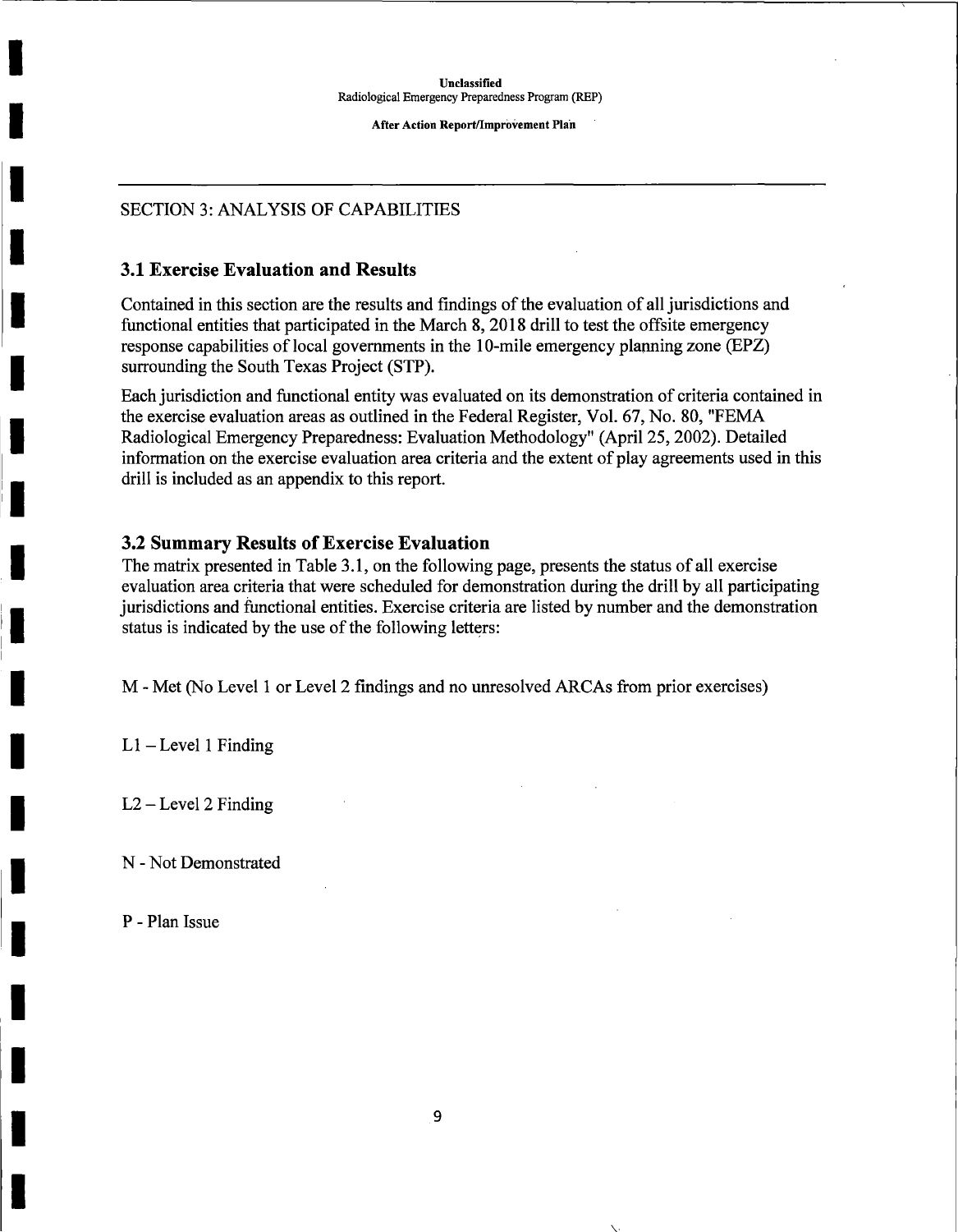I

I

I

**11** 

I

**11** <sup>I</sup>

**I'** 

I

I

I

I

I

I

I

I

I

I

I

I

**After Action Report/Improvement Plan** 

#### Tables 3.1 - Summary of Exercise Evaluation

## **Table 3.la** - **Exercise Evaluation by Classification**

| Date: $3/8/2018$          |                                       |                 |                |  |  |
|---------------------------|---------------------------------------|-----------------|----------------|--|--|
| Site: South Texas Project |                                       |                 |                |  |  |
| Location                  | Criteria Title                        | <b>Priteria</b> | Classification |  |  |
| Palacios Medical          | Contaminated Injured Transport & Care | 6d1             | ឹ              |  |  |

| Date: $3/8/2018$          |                                       |              |  |  |
|---------------------------|---------------------------------------|--------------|--|--|
| Site: South Texas Project |                                       |              |  |  |
| Location                  | Criteria Title                        | Criteria Met |  |  |
| Matagorda County EMS      | Contaminated Injured Transport & Care | 6d1          |  |  |
| Matagorda County EMS      | EW Exposure Control Implementation    | 3a1          |  |  |
| Matagorda County EMS      | <b>Equipment and Supplies</b>         | 1e1          |  |  |
| Palacios Medical          | EW Exposure Control Implementation    | 3a1          |  |  |
| Palacios Medical          | <b>Equipment and Supplies</b>         | 1e1          |  |  |

## **3.3 Criteria Evaluation Summaries**

#### **3.3.2 Risk Jurisdictions**

### **3.3.2.1 Matagorda County EMS**

#### **3.3.2.2 Palacios Community Medical Center**

In summary, the status of DHS/FEMA criteria for the Private jurisdiction is as follows:

- a. LEVEL 1 FINDINGS: NONE
- b. LEVEL 2 FINDINGS: LOCATION: Palacios Community Medical Center

#### ISSUE NO:

CRITERION: 6.d.1

CONDITION: Survey technique and establishment of background readings were not adequate. The Matagorda County Environmental Health and Safety (MCEHS) Representative was not sure how to read the survey meter to establish background. He also used improper survey technique by holding the probe in a manner that allowed his hand to come in contact with contaminated surfaces. Additionally, the survey technique was too fast for contamination to be properly identified. At the point of exit from the Radiation Emergency Area, the MCEHS Representative failed to monitor the shoe of the Nurse.

POSSIBLE CAUSE: The MCEHS Representative was not familiar with proper procedures to read the survey meter or to conduct proper contamination survey.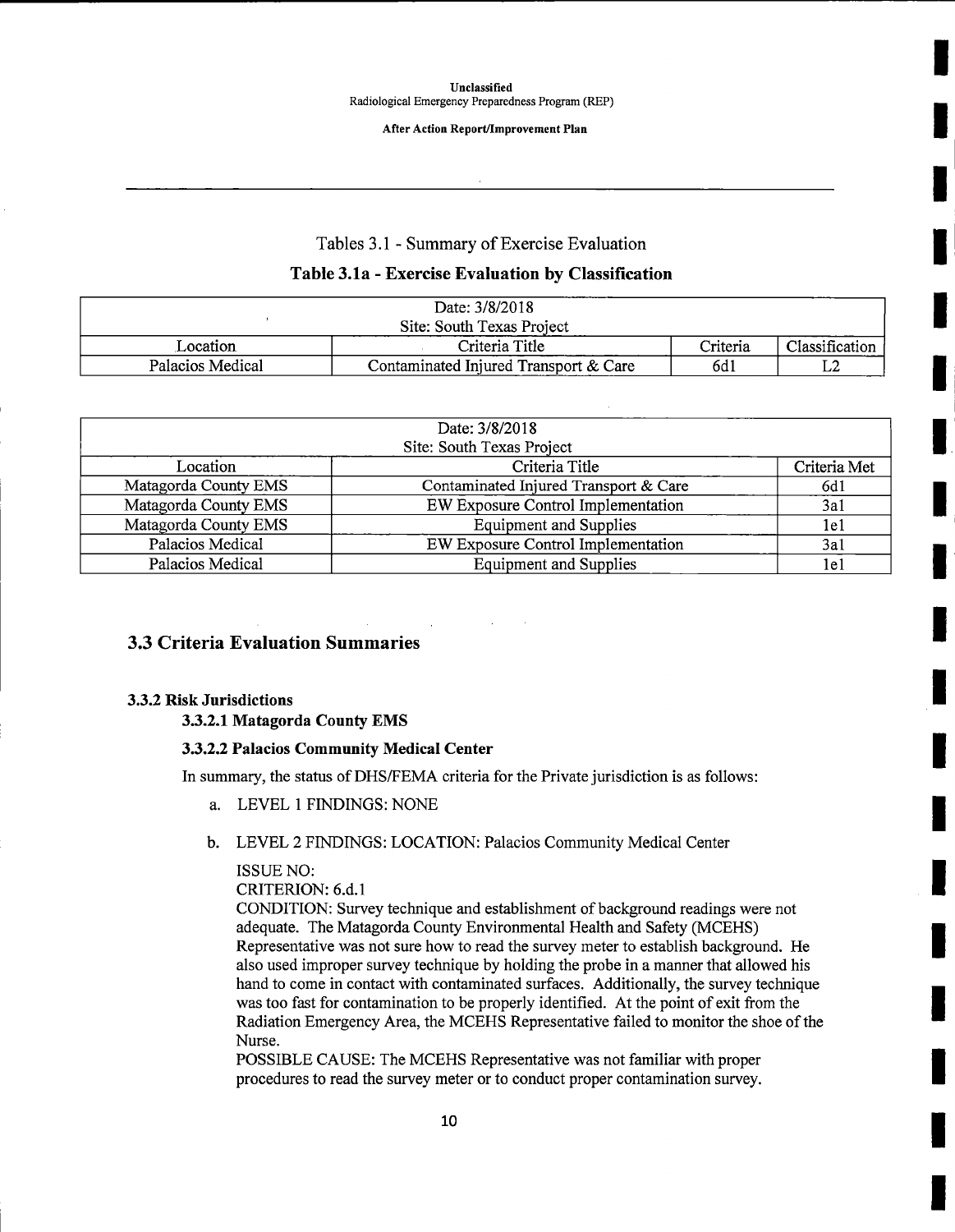#### **After Action Report/Improvement Plan**

REFERENCE: NUREG 0654/FEMA Rep K.5.a, L.1; Matagorda Regional Medical Center Radiological Emergency Plan

EFFECT: Potential for contamination to go unrecognized would allow for spread of contamination to other areas of the hospital and potential for additional radiological exposure.

RECOMMENDATION: Corrective Action Demonstrated: The controller provided additional training on reading survey meters and proper survey technique. The participant was able to correctly demonstrating how to read a survey meter and the proper way to conduct a survey. NONE

c. PLAN ISSUES: NONE

ii

I

I

I

I

I

I

I

I

I

I

I

II

I

I

I

1.

 $-$ 

I

- d. PRIOR ISSUES RESOLVED: NONE
- e. PRIOR ISSUES UNRESOLVED: NONE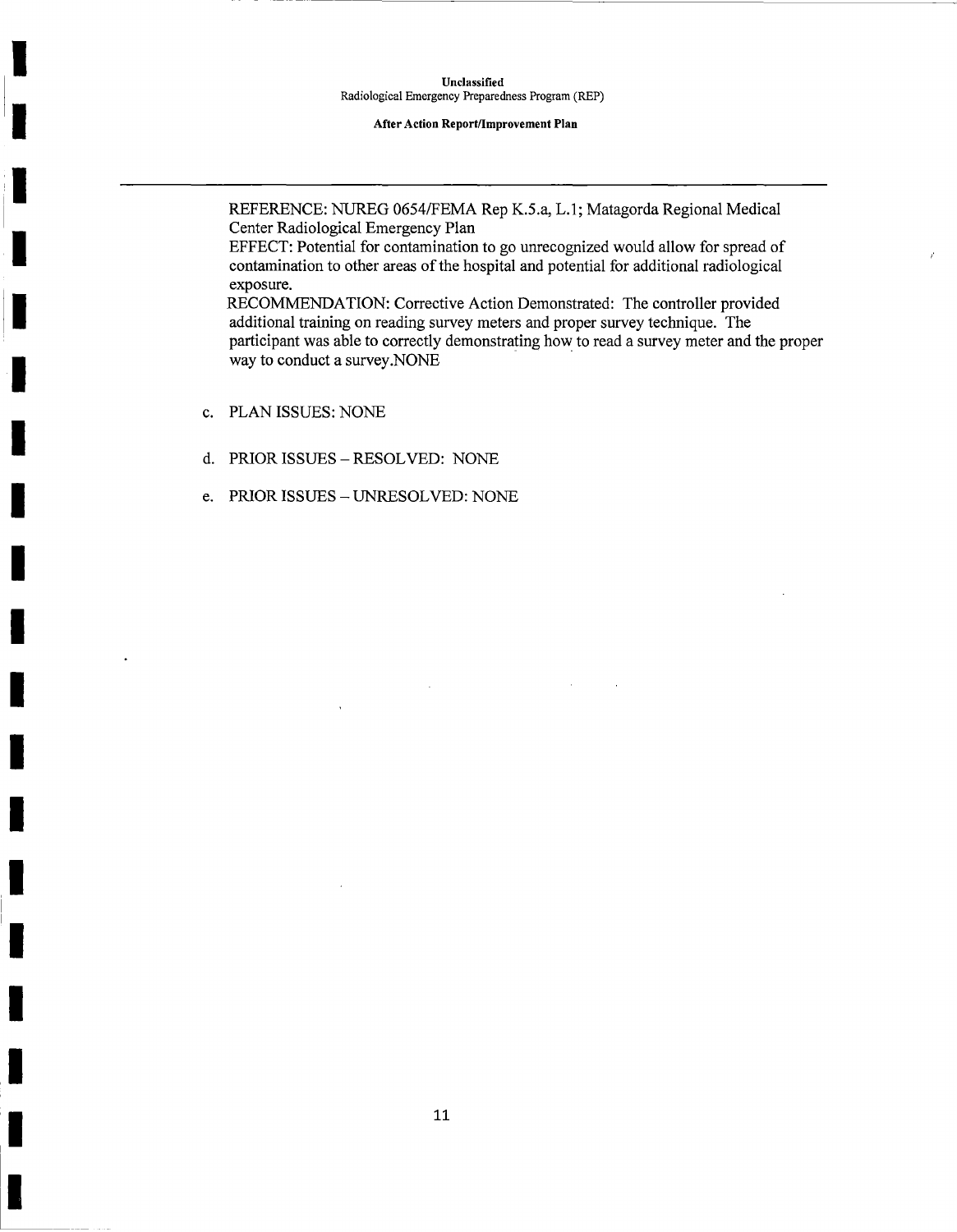I

I

I

I

I

I

I

I

I

I

I

I

I

I

I

I

I

I

I

**After Action Report/Improvement Plan** 

## SECTION 4: CONCLUSION

Based on the results of the drill, the offsite radiological emergency response plans and preparedness for the State of Texas and the affected local jurisdictions are deemed adequate to provide reasonable assurance that appropriate measures can be taken to protect the health and safety of the public in the event of a radiological emergency. Therefore, 44 CFR Part 350 approval of the offsite radiological emergency response plans and preparedness for the State of Texas site-specific to South Texas Project will remain in effect.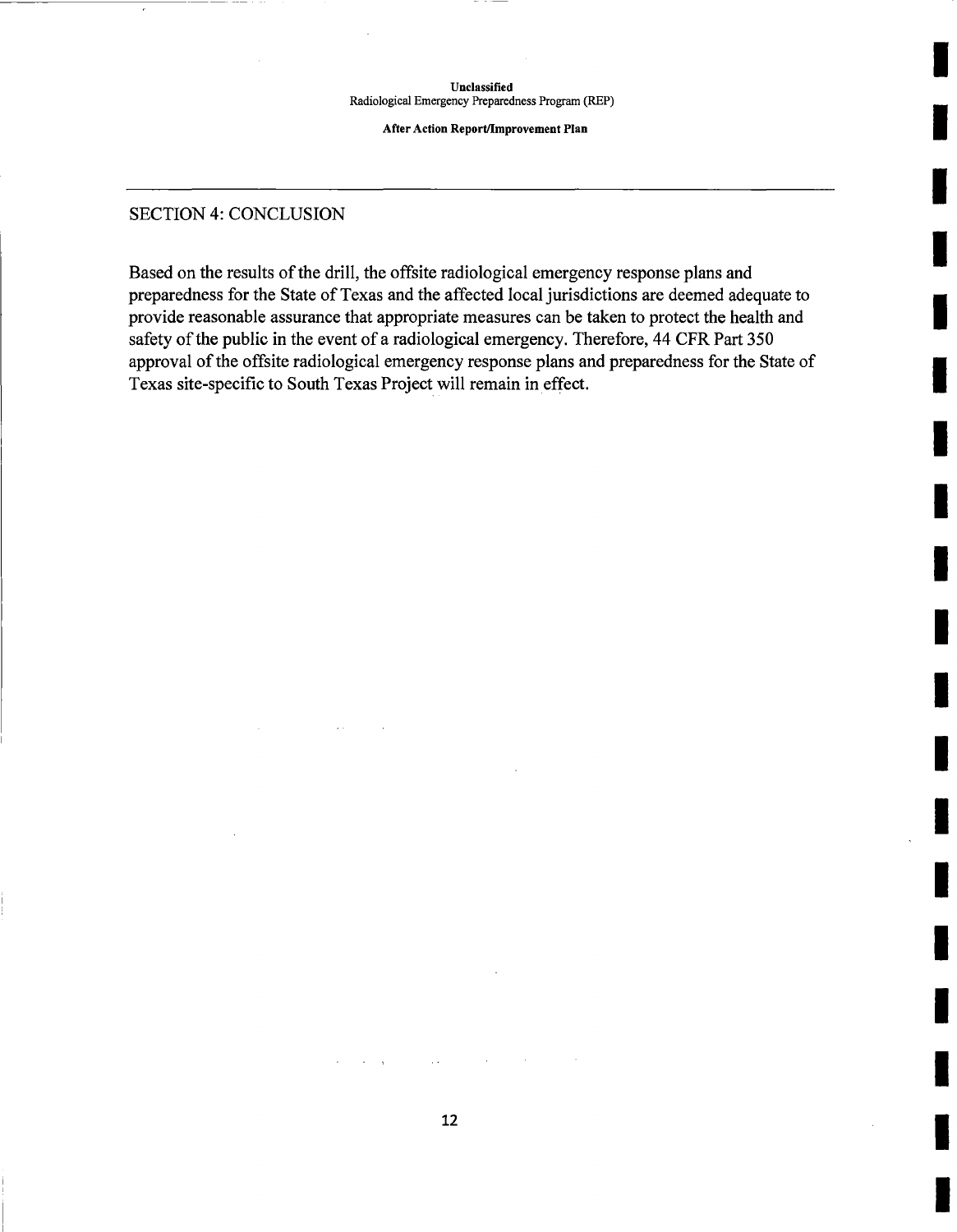**After Action Report/Improvement Plan** 

 $\mathbb{R}^2$ 

## APPENDIX A: IMPROVEMENT PLAN

**No improvement plan added.** 

I

I

I

I

**I** 

I

I

I

I

I

I

I

I

I

I

I

I

 $\bar{z}$ 

I

 $\overline{\phantom{a}}$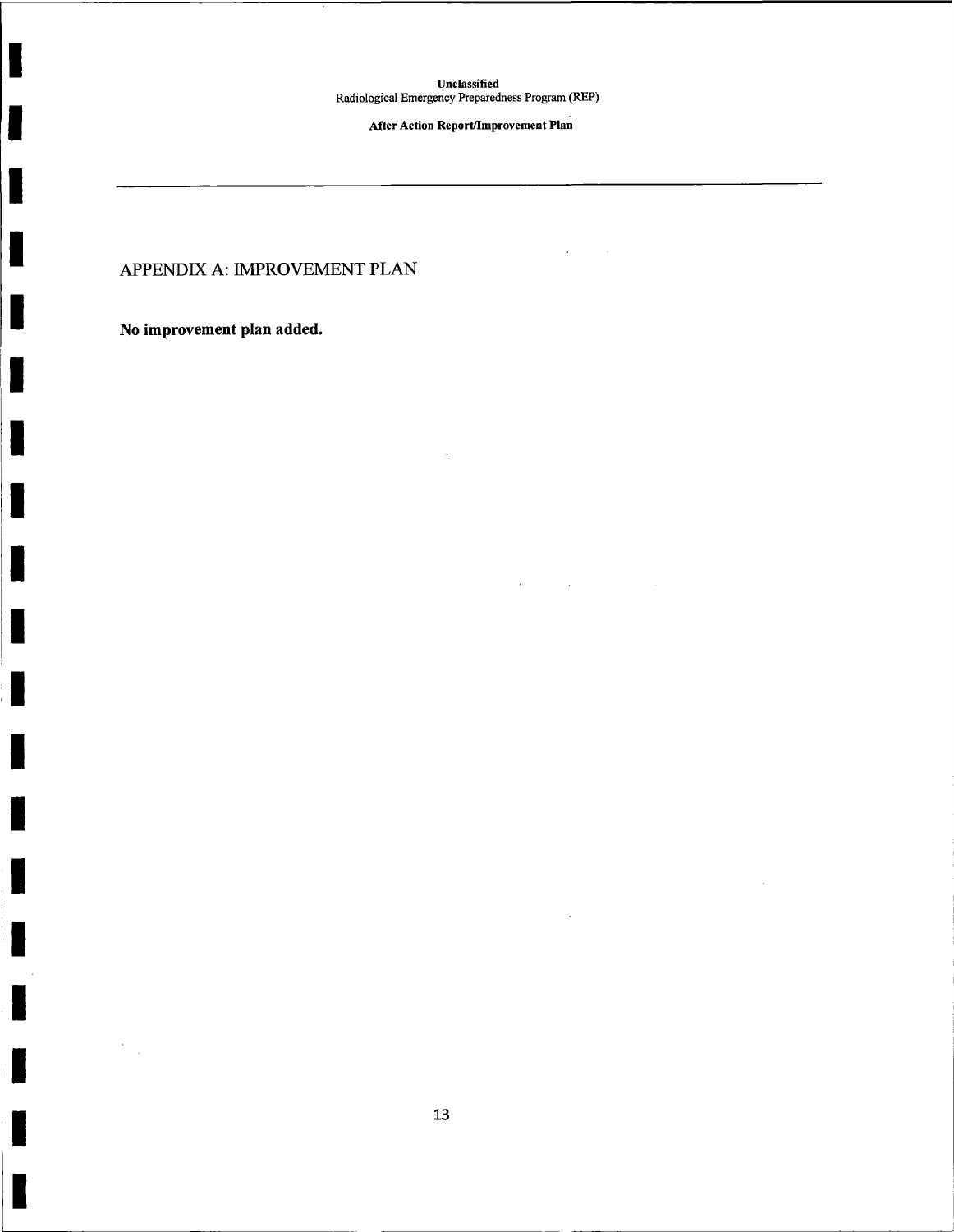I

I,

I

I

**1,** 

I

I

I

I

I

I

I

I

I

I

I

I

I

**After Action Report/Improvement Plan** 

## APPENDIX B: EXERCISE EVALUATORS AND TEAM LEADERS

## DATE: 3/8/2018

## SITE: South Texas Project

| LOCATION                          | <b>TEAM LEADER</b>  | <b>AGENCY</b>  |
|-----------------------------------|---------------------|----------------|
| Matagorda County EMS              | <b>Brad DeKorte</b> | FEMA Region VI |
| Palacios Community Medical Center | Nan Calhoun         | FEMA Region VI |

| <b>LOCATION</b>                   | <b>EVALUATOR</b>    | <b>AGENCY</b>  |
|-----------------------------------|---------------------|----------------|
| Matagorda County EMS              | <b>Brad DeKorte</b> | FEMA Region VI |
| Palacios Community Medical Center | Elsa Lopez          | FEMA Region VI |
| Palacios Community Medical Center | Nan Calhoun         | FEMA Region VI |

 $\bar{z}$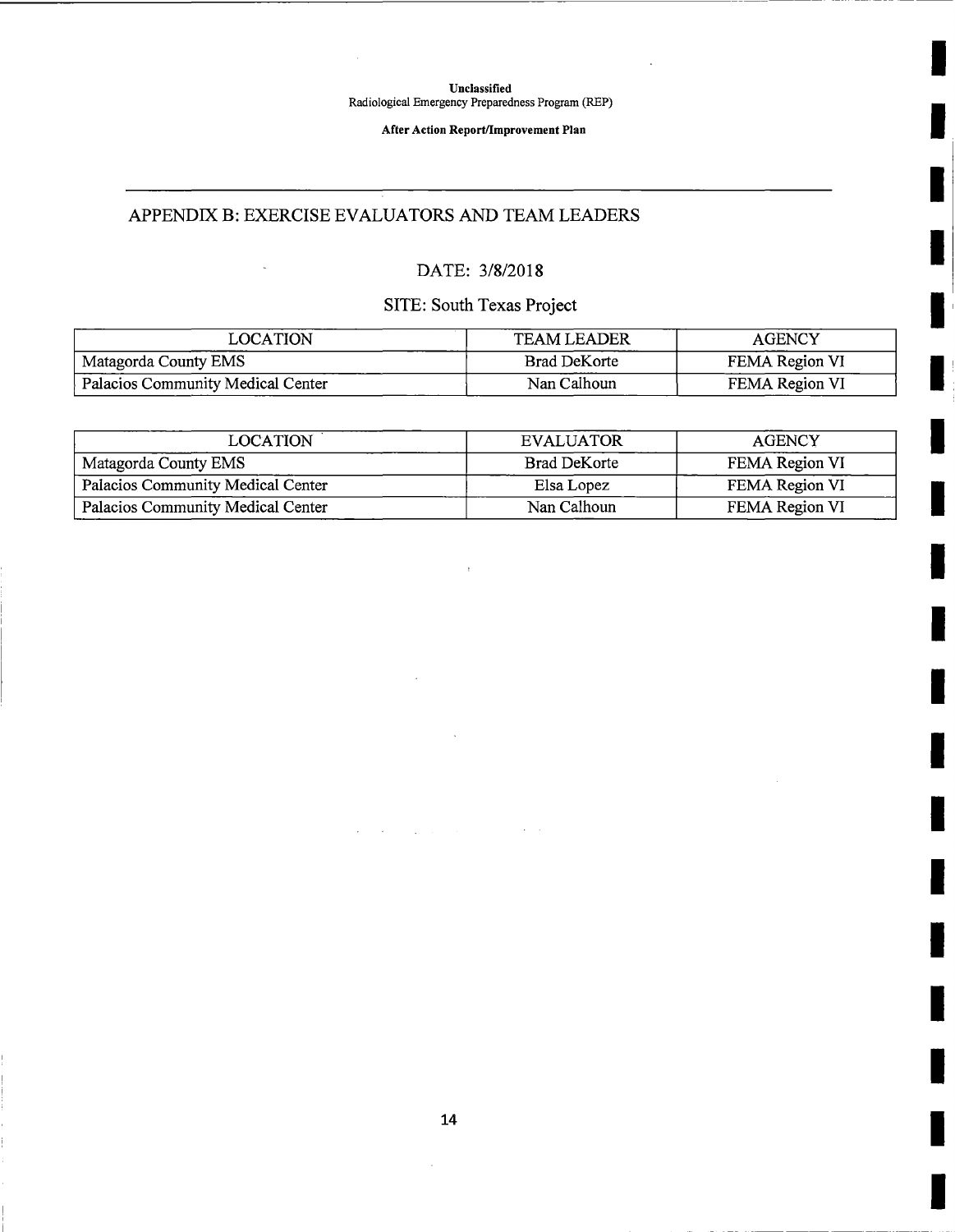**After Action Report/Improvement Plan** 

## APPENDIX C: EXERCISE PLAN

I

I

I

I

I

I

I

I

I

I

I

I

I

I

I

I

I

## **Exercise Evaluation Areas and Extent of Play Agreement**

**Matagorda County Emergency Medical Service And Palacios Community Medical Center** 

**March 8, 2018** 

*The Evaluation Areas applicable to this exercise are taken from the Federal Emergency Management Agency {FEMA) Evaluation Area Criterion for Medical Exercises. The extent of play follows the criterion in these documents. Any exception to the Evaluation Area is noted with the Evaluation Area and extent of play.* 

*Successful demonstration of this exercise criterion will satisfy the requirements for the following HSEEP Core Capabilities as per the FEMA REP Program Manual dated July 2015, Part IV.H: Integration of REP Demonstration Criteria and Core Capabilities.* 

**EVALUATION AREA 1.e.1- EQUIPMENT, MAPS, DISPLAYS, MONITORING INSTRUMENTS, DOSIMETRY, POTASSIUM IODIDE (Kl), AND OTHER SUPPLIES ARE SUFFICIENT TO SUPPORT EMERGENCY OPERATIONS. (NUREG-0654/FEMA-REP-1, H.7, 10; 1.7, 8, 9; J.10.a, b, e; J.11, 12; K.3.a; K.S.b)** 

## **CORE CAPABILITY: Environmental Response/Health and Safety**

**OBJECTIVE:** PCMC and MCEMS demonstrate that supplies, equipment, displays, and personal protective equipment are available for ensuring responder health and safety.

- **OBJECTIVE:** Verify that instruments are operationally checked before use.
- **OBJECTIVE:** Verify that instruments are calibrated in accordance with manufacturer's recommendations, and that there is a label indicating calibration on each instrument.
- **OBJECTIVE:** Sufficient quantities of appropriate electronic personal dosimeters (EPDs) and permanent record dosimetry (PRDs) are available for issuance to all categories of emergency workers deployed by each facility.

## **EXTENT OF PLAY**

Monitoring instruments and dosimetry will be the only items inspected under this Evaluation Area, sub-element criterion.

Correction on the spot is requested.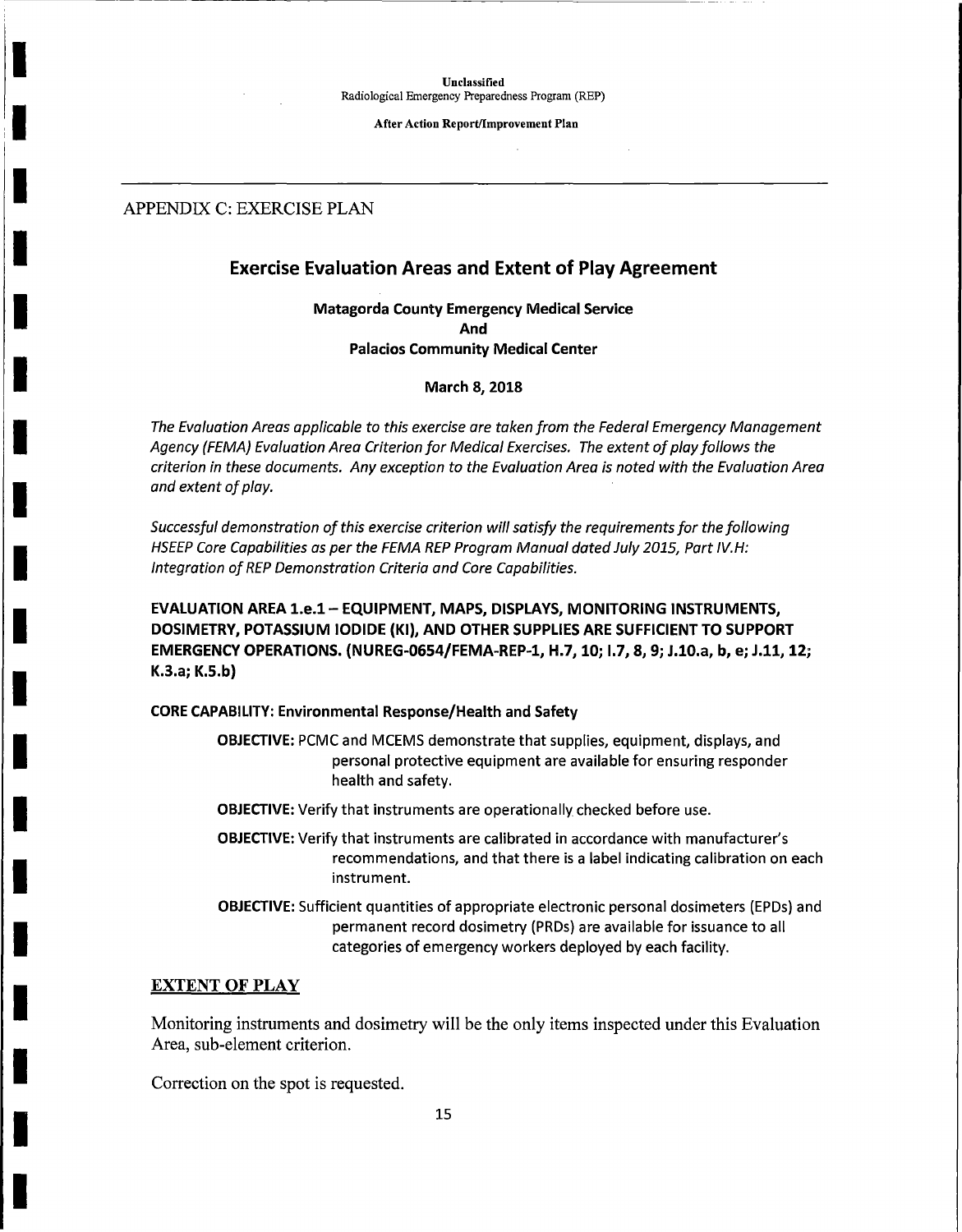-- ----------------------------------

I

I

I

I

I

I

I

I

I

I

I

I

I

I

I

I

I

I

I

**After Action Report/Improvement Plan** 

## **EVALUATION AREA 3.a.1- IMPLEMEMTATION OF EMERGENCY WORKER EXPOSURE CONTROL**  - **OROS ISSUE APPROPRIATE DOSIMETRY, Kl, AND PROCEDURES, AND MANAGE RADIOLOGICAL EXPOSURE TO EMERGENCY WORKERS IN ACCORDANCE WITH THE PLANS/PROCEDURES. (NUREG-0654/FEMA-REP-1, J.10.e; K.3.a, b; K.4)**

#### **CORE CAPABILITY: Operational Coordination**

**OBJECTIVE:** PCMC and MCEMS will issue appropriate dosimetry and procedures and manage radiological exposure.

#### **CORE CAPABILITY: Environmental Response/Health and Safety**

**OBJECTIVE:** Emergency workers will periodically and at the end of each mission read their dosimetry and record the readings on the appropriate exposure record or chart.

#### **EXTENT OF PLAY**

Correction on the spot is permitted with issues related to dosimetry use, reading dosimetry, alarm set points and record keeping. Administration and record-keeping of Potassium Iodide · (KI) will not be demonstrated at this exercise. Correction on the spot is requested.

## **EVALUATION AREA 6.d.1-TRANSPORTATION AND TREATMENT OF CONTAMINATED INJURED INDIVIDUALS (NUREG-0654/FEMA-REP-1, F.2; H.10; K.5.a, b; L.1, 4)**

#### **CORE CAPABILITY: Public Health, Health Care, and Emergency Medical Services**

**OBJECTIVE:** PCMC and MCEMS demonstrate that they have adequate space, resources, and trained personnel to provide transport and medical services to contaminated, injured individuals.

#### **CORE CAPABILITY: Screening, Search and Detection**

**OBJECTIVE:** PCMC and MCEMS demonstrate that they can provide monitoring and decontamination to contaminated, injured individuals.

#### **EXTENT OF PLAY**

The patient will be staged at the Palacios Reception Center until the ambulance arrives.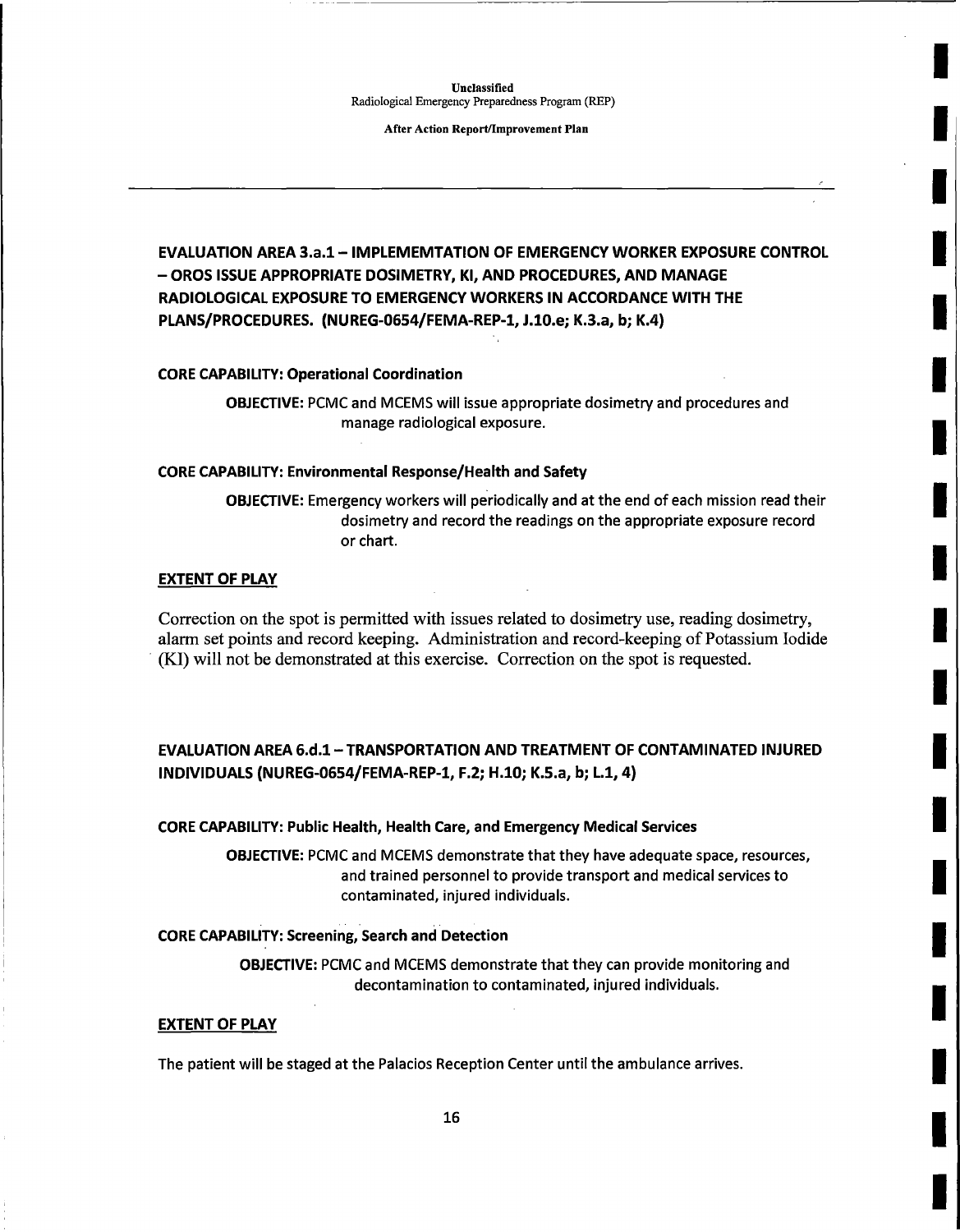$\bar{z}$ 

**After Action Report/Improvement Plan** 

I

I

I

I

I

I

I

ii

I

I

I

I

I

I

I

I

Monitoring and decontamination of the Radiation Emergency Area in order to place the room back into full service will be demonstrated through interview.

 $\Delta \sim 300$  km  $^{-1}$ 

 $\sim$   $\sim$ 

Correction on the spot is permitted with issues related to the adequacy of vehicles, equipment, and procedures, decontamination techniques, cross contamination issues for personnel transporting and treating contaminated injured or exposed individuals. Correction on the spot is requested.